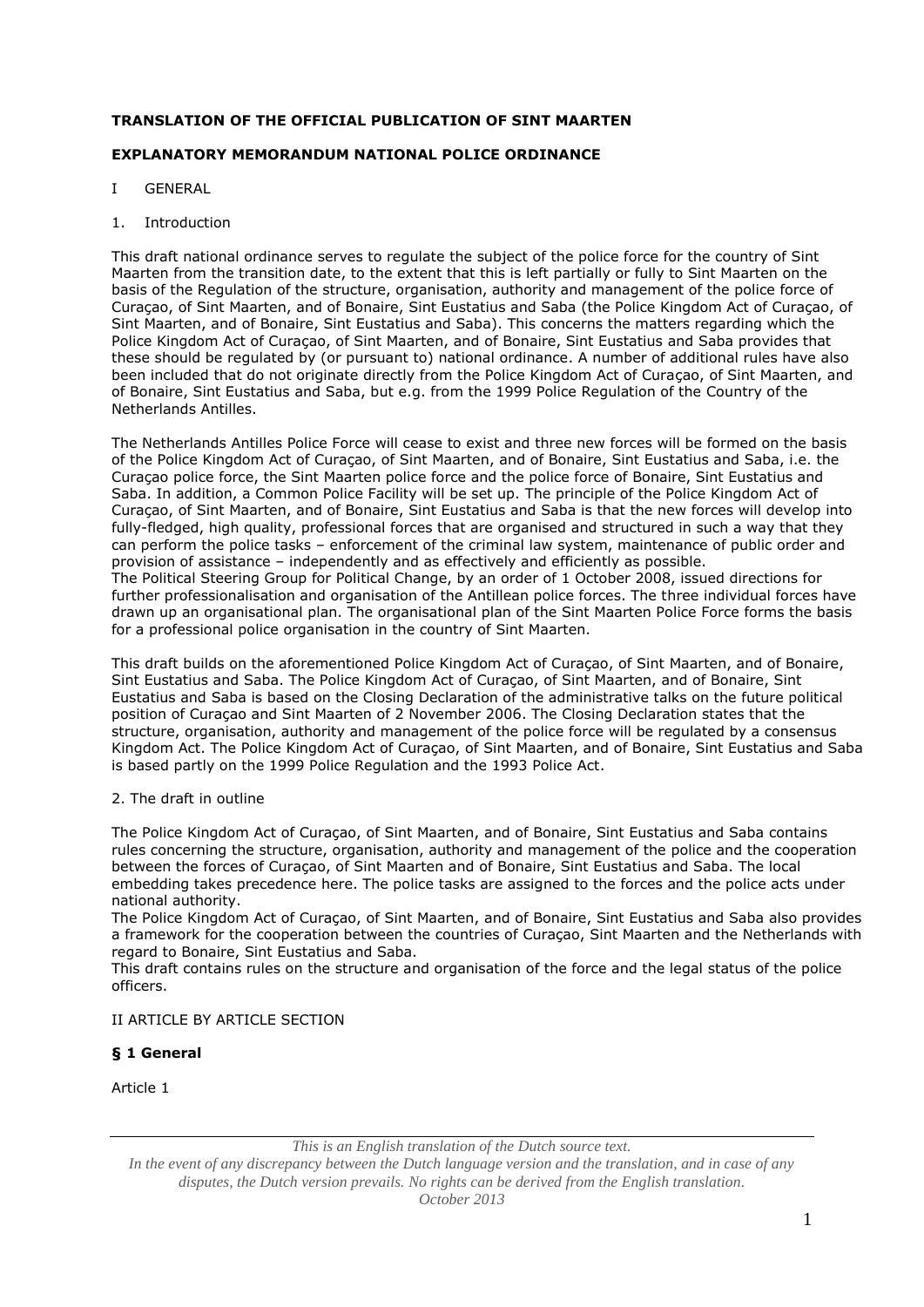This Article defines a number of terms that are regularly used in the national ordinance and the provisions based on it.

### **§ 2 Structure and organisation**

#### Article 2

Pursuant to Article 7(2) of the Police Kingdom Act of Curaçao, of Sint Maarten, and of Bonaire, Sint Eustatius and Saba, rules must be imposed by or pursuant to the national ordinance concerning the structure and organisation of the police force, with a view to the performance of the police tasks as effectively and efficiently as possible. Provision must also be made for the task fields further specified. The proposed Article provides a framework for the organisation of the Sint Maarten Police Force. By national decree containing general measures, further rules may be imposed.

### Article 3

This Article serves to secure the best possible cooperation between the regular police force and the special detectives, as referred to in Article 185 of the Code of Criminal Procedure, and special agents of the police.

### Article 4

Pursuant to this Article, the Minister may designate objects and services requiring police surveillance and protection in the interests of the security of Sint Maarten or relations with other powers, or in view of serious public interests.

The surveillance and protection task is part of the police task. Article 4(1) refers to the terms surveillance and protection in one breath. It is relevant whether the measures are taken to maintain public order or for enforcement of the criminal law system, as this is a determining factor for the question of authority. This depends on the purpose for which the measures are taken.

With regard to the surveillance and protection of civil objects by the police, who exercises the authority is an important issue. This is also shown by paragraphs 2 and 3, in which the Minister is assigned to implement a ministerial order if this concerns the maintenance of public order, while implementation is assigned to the Attorney-General if the enforcement of the criminal law system is involved.

#### Article 5

The proposed Article 5 assigns authority to officers designated by the Minister for the transportation of persons who have been deprived of their liberty by law. This concerns the transportation of persons detained in a police cell.

### Article 6

Article 51 of the Police Kingdom Act of Curaçao, of Sint Maarten, and of Bonaire, Sint Eustatius and Saba affords the countries the possibility of imposing further rules regarding management and financial accounting and the reporting. Pursuant to the proposed Article 6, these rules may be laid down by national decree, containing general measures.

### **§ 3 Legal status**

### Article 7

Pursuant to Article 45 of the Police Kingdom Act of Curaçao, of Sint Maarten, and of Bonaire, Sint Eustatius and Saba, the authority authorised to appoint, promote, suspend and dismiss police officers shall be designated by national ordinance. The Minister of Justice is designated as that authority. The police officers referred to here include the director of the common police facility, to the extent that his appointment order provides that Sint Maarten is the country of his appointment (Article 29(4) of the Police Kingdom Act of Curaçao, of Sint Maarten, and of Bonaire, Sint Eustatius and Saba) as well as the other police officers made available by means of the common police facility (second sentence of Article 29(5)). Police officers will be appointed, promoted, suspended and dismissed by national decree. With regard to the legal status, the original 2000 Order concerning the legal status of the Police Force of the Netherlands Antilles will continue to apply for police officers in modified form. Paragraph 2 contains grounds to impose rules in that regard by national decree, containing general measures. The intention is that Articles included in the mutual arrangement concerning the quality criteria and the education and training requirements for police officers, referred to in Article 41(1) of the Police Kingdom Act of Curaçao, of Sint

*This is an English translation of the Dutch source text. In the event of any discrepancy between the Dutch language version and the translation, and in case of any disputes, the Dutch version prevails. No rights can be derived from the English translation. October 2013*